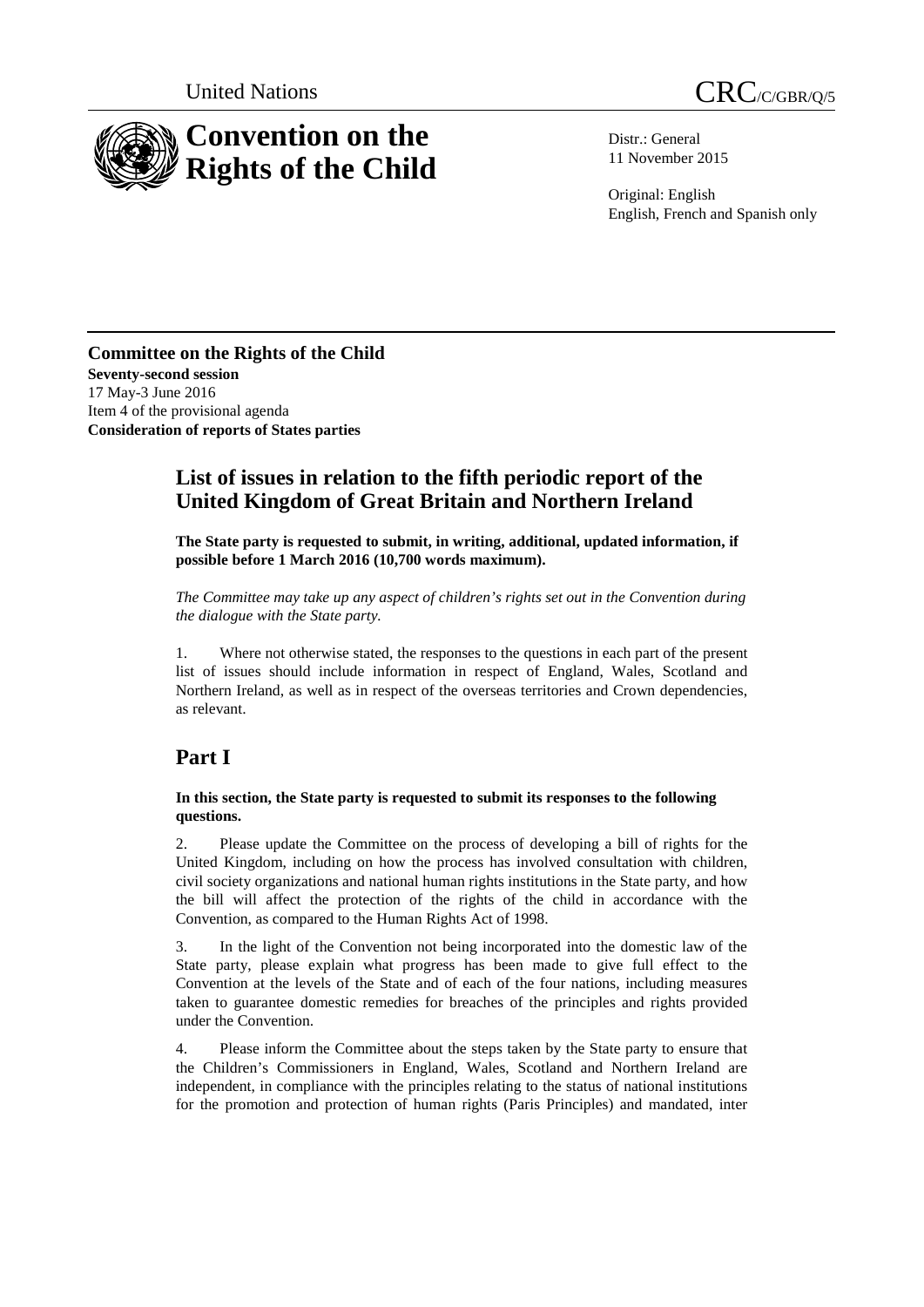alia, to receive and investigate complaints from or on behalf of children concerning violations of their rights.

5. Please explain why children under the age of 18, or under the age of 16 in Northern Ireland, are excluded from age-discrimination legislation or from proposals for such laws.

6. Please inform the Committee about the progress made in the overseas territories on abolishing all legal distinctions in status between children who are "belongers" and those who are "non-belongers", and between children born in wedlock and those born out of wedlock.

7. Please explain the measures taken to protect children, in particular Muslim children, from stigmatizing effects of the counter-terrorism measures.

8. Please provide further information on the measures taken to ensure children's access to justice and the representation of children in civil and criminal proceedings in the context of cuts in the provision of free legal aid.

9. Please explain why a youth parliament has not been established in Northern Ireland, and why support to the Funky Dragon in Wales has been withdrawn, resulting in its dissolution. Please explain the progress made in this area in the overseas territories and Crown dependencies.

10. Please update the Committee on initiatives in England, Wales, Scotland and Northern Ireland to lower the voting age to 16.

11. Please provide information on how the State party intends to fulfil its obligation to remove all legal defences for corporal punishment of children in the home and all other settings throughout the State party, including the Crown dependencies and overseas territories.

12. Please provide further information on how the use of restraint is prohibited or restricted in education, custody, mental health, welfare and immigration institutions, both residential and non-residential, throughout the State party. Please also explain how compliance with such prohibition and restriction is monitored.

13. Please provide information on the causes of the recent increase in children placed in care. Please explain to the Committee why, reportedly, many children in care face frequent transfers, and provide information on measures that have been taken or envisaged in order to ensure stability and continuity of child placement. Please also provide information on measures taken to ensure that children in care have regular contact with their families when it is in their best interests.

14. Please provide further information on the measures taken or planned to meet the increase in demand for mental health-care services for children. Please include information on the human, technical and financial resources allocated to such services for prevention, early detection, treatment, recovery and reintegration, including to address child sexual abuse. Please explain how the best interests of the child are protected and how due consideration is given to the views of the child in cases of mental health treatment of children below the age of 16.

15. Please clarify whether sex and relationship education is provided in all education settings, including special schools for children with disabilities and special educational needs, and through education provided in the youth detention centres, such as young offender institutions and secure training centres. Please also clarify whether sex and relationship education includes information on how to access confidential sexual and reproductive health-care services, contraceptives, and support in cases of sexual abuse or exploitation.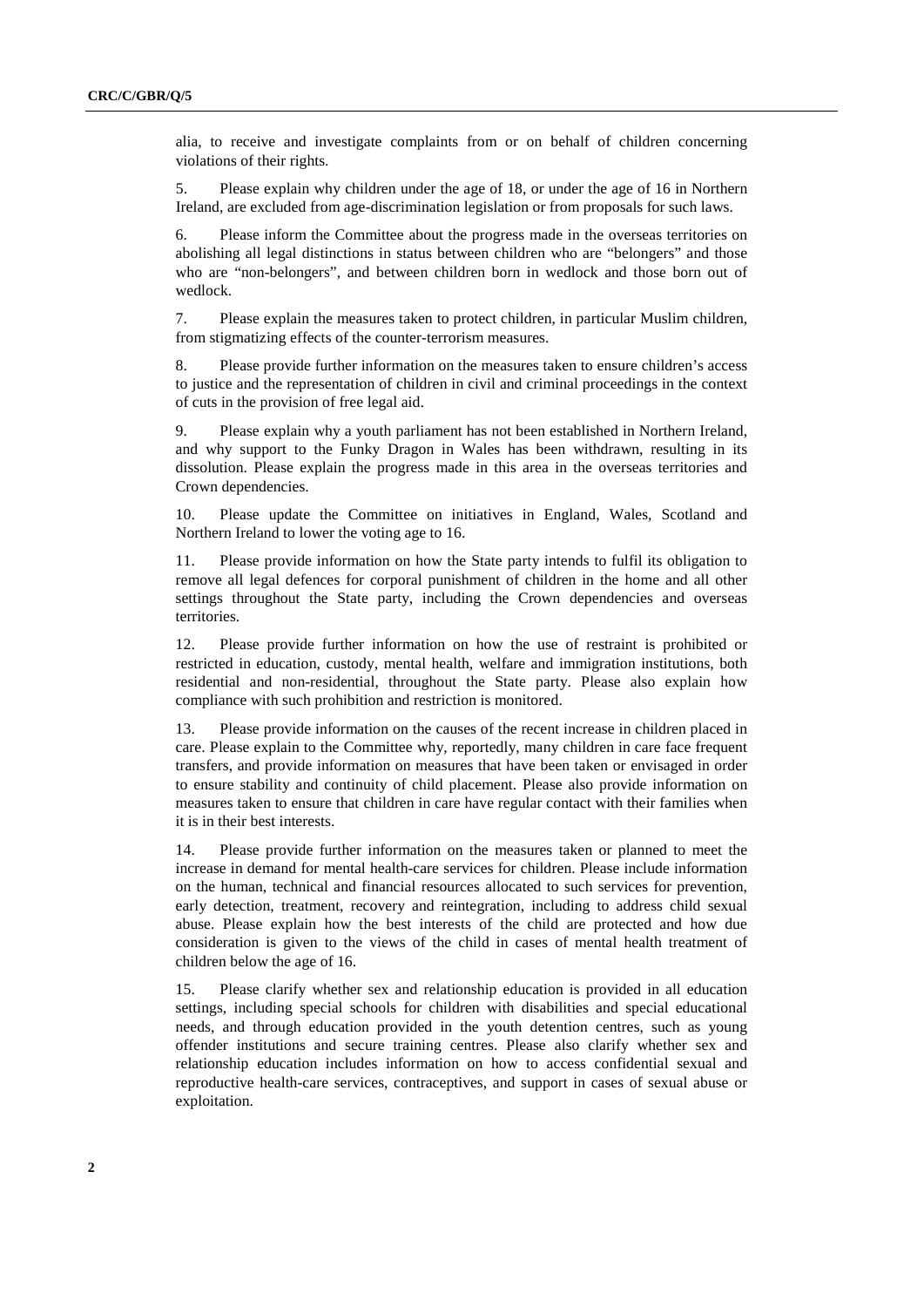16. Please update the Committee on possible new legislation that is expected to replace the Child Poverty Act of 2010 and on its detailed content, as well as on how consultation with children and other stakeholders has been conducted in developing the legislation. Please indicate whether a child rights impact assessment has been conducted of the recent welfare reform, including the cap on household benefits and other reductions in benefits. Please also indicate the measures being taken to mitigate negative impact of this reform on the enjoyment of the rights of children, particularly those in vulnerable situations.

17. Please provide further information on the measures taken to prevent child homelessness, including for children above the age of 16. Please clarify the measures taken to prevent children from being placed in temporary accommodation by public authorities for prolonged periods of time before having access to permanent accommodation.

18. Please provide information on the efforts to end the segregation in education in schools in Northern Ireland and to end academic selection for post-primary education on the basis of transfer tests.

19. Please explain how the best interests of the child are taken into account as a primary consideration in decisions involving migrant, asylum-seeking or refugee children, including with respect to age assessment, refugee status and residency permits. Please clarify how the asylum instruction on assessing age is consistent with the State party's overall policy to treat an age-disputed individual as a child until the assessment is completed (see CRC/C/GBR/5, para. 226).

20. Please provide information on progress made in raising the minimum age of criminal responsibility, developing a broad range of alternative measures to detention for children in conflict with the law and ensuring that such children are never tried as adults in ordinary courts. Please also inform the Committee about progress made in establishing a juvenile justice system in Northern Ireland, the overseas territories and Crown dependencies. Please update the Committee on the design of Secure Colleges (see CRC/C/GBR/5, para. 263), highlighting how they will be made compatible with the Convention.

21. Please provide information on progress made in abolishing the possibility of a life sentence, referred to as detention during Her Majesty's pleasure or detention for life or by similar terms, for offences committed while the offender was under the age of 18.

22. With respect to the concluding observations on the report submitted by the State party under the Optional Protocol to the Convention on the Rights of the Child on the sale of children, child prostitution and child pornography (CRC/C/OPSC/GBR/CO/1), please update the Committee on the measures taken or planned to implement its recommendations. Please also update the Committee on any follow-up to the recent inquiries on child sexual abuse and exploitation, including child sexual exploitation by gang groups in Rotherham (Jay inquiry) and sexual abuse by the clergy (Goddard inquiry).

23. With respect to the concluding observations on the report submitted by the State party under the Optional Protocol to the Convention on the Rights of the Child on the involvement of children in armed conflict (CRC/C/OPAC/GBR/CO/1), please comment on information that the Army Board recently stated its intentions to expand the recruitment of children. Please also comment on information that the minimum period of service for children is again longer than that for adults.

24. Please inform the Committee of any export of arms since 2009 to any of the countries listed in annexes I and II of the 2015 report of the Secretary-General on children and armed conflict (A/69/926-S/2015/409); if there have been such exports, please indicate to which countries and explain what measures the State party took to guarantee that those arms would not reach the parties that recruit or use children in armed conflict.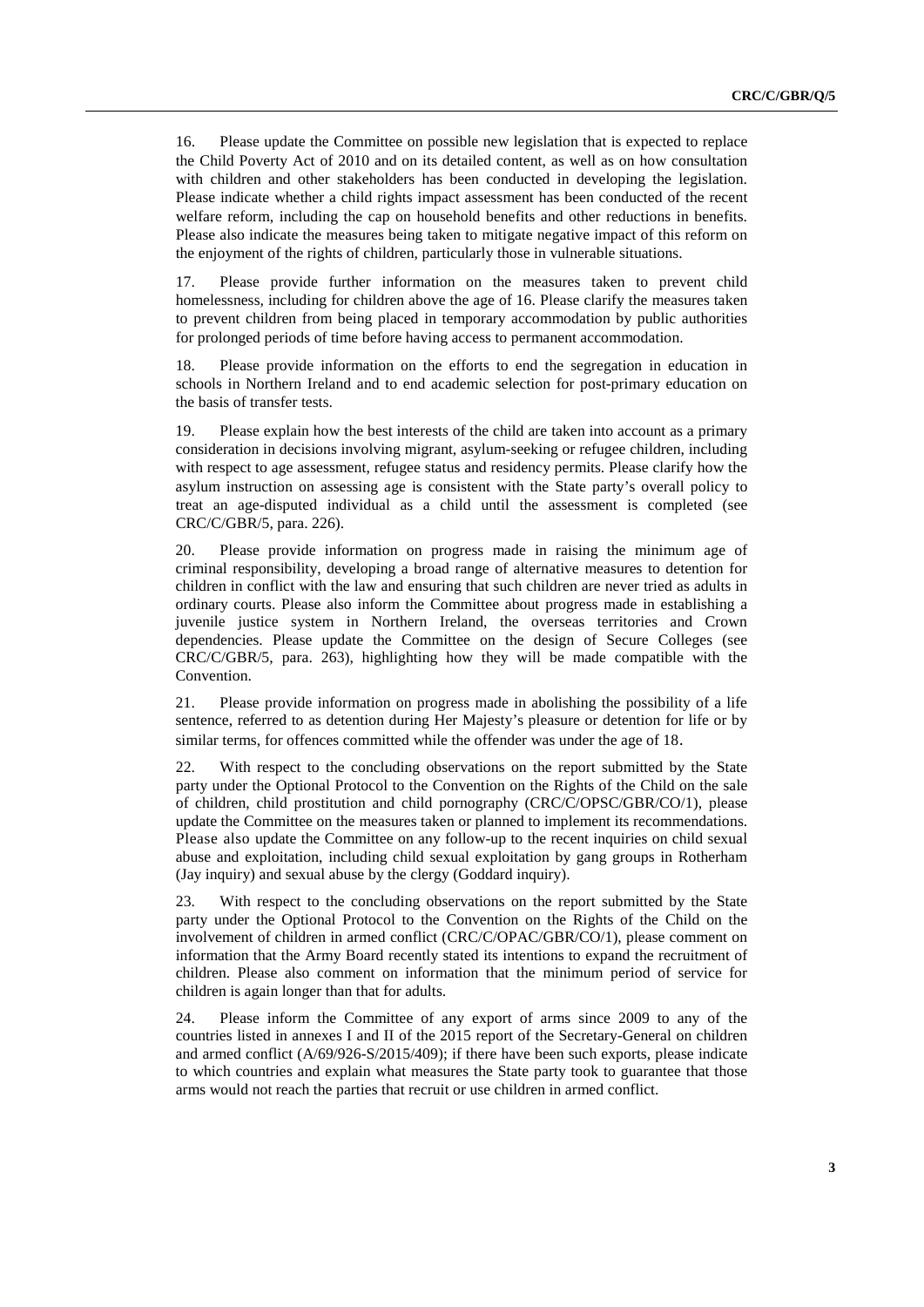### **Part II**

**In this section the Committee invites the State party to provide a brief update (no more than three pages) on the information presented in its report regarding:**

(a) New bills and laws, and their respective regulations;

(b) New institutions and their mandates, and institutional reforms;

(c) Recently introduced policies, programmes and action plans and their scope and financing;

(d) Recent ratifications of human rights instruments.

## **Part III**

### **Data, statistics and other information, if available**

1. Please provide up-to-date information on the consolidated budget regarding children and social sectors, if possible by indicating the percentage of each budget line in terms of the total national budget and gross national product and geographic allocation.

2. Please provide, if available, updated statistical data, disaggregated by age, sex, ethnic and national origin, geographic location and socioeconomic status, for the past three years, on:

(a) The number of antisocial behaviour orders and civil injunction and dispersal orders issued against children under the Anti-social Behaviour, Crime and Policing Act of 2014;

(b) The number of incidents where taser guns, attenuating energy projectiles and rubber or plastic bullets were used against children;

(c) The number of stop-and-search checks carried out on children;

(d) The number of child victims of violence carried out by non-State actors involved in paramilitary-style attacks in Northern Ireland;

(e) The number and proportion of care leavers having access to employment, education, training and adequate housing;

(f) The number of girls subjected to female genital mutilation;

(g) Mental health-care services for children, including: the number of children with mental health needs; the number of children on the waiting list for child and adolescent mental health-care services; average waiting times for specialist outpatient care; and the number of children with mental health needs admitted to adult wards of psychiatric hospitals, treated in assessment and treatment units, and detained in police cells;

(h) Children facing relative income poverty, absolute poverty and a combination of income poverty and material deprivation after housing costs, as an absolute number and as a proportion among all children;

(i) Child malnutrition, including undernutrition and overnutrition and micronutrition deficiencies;

(j) The number of children using food banks;

(k) The number of homeless children, including those placed in temporary accommodation, such as a bed and breakfast, for more than six weeks;